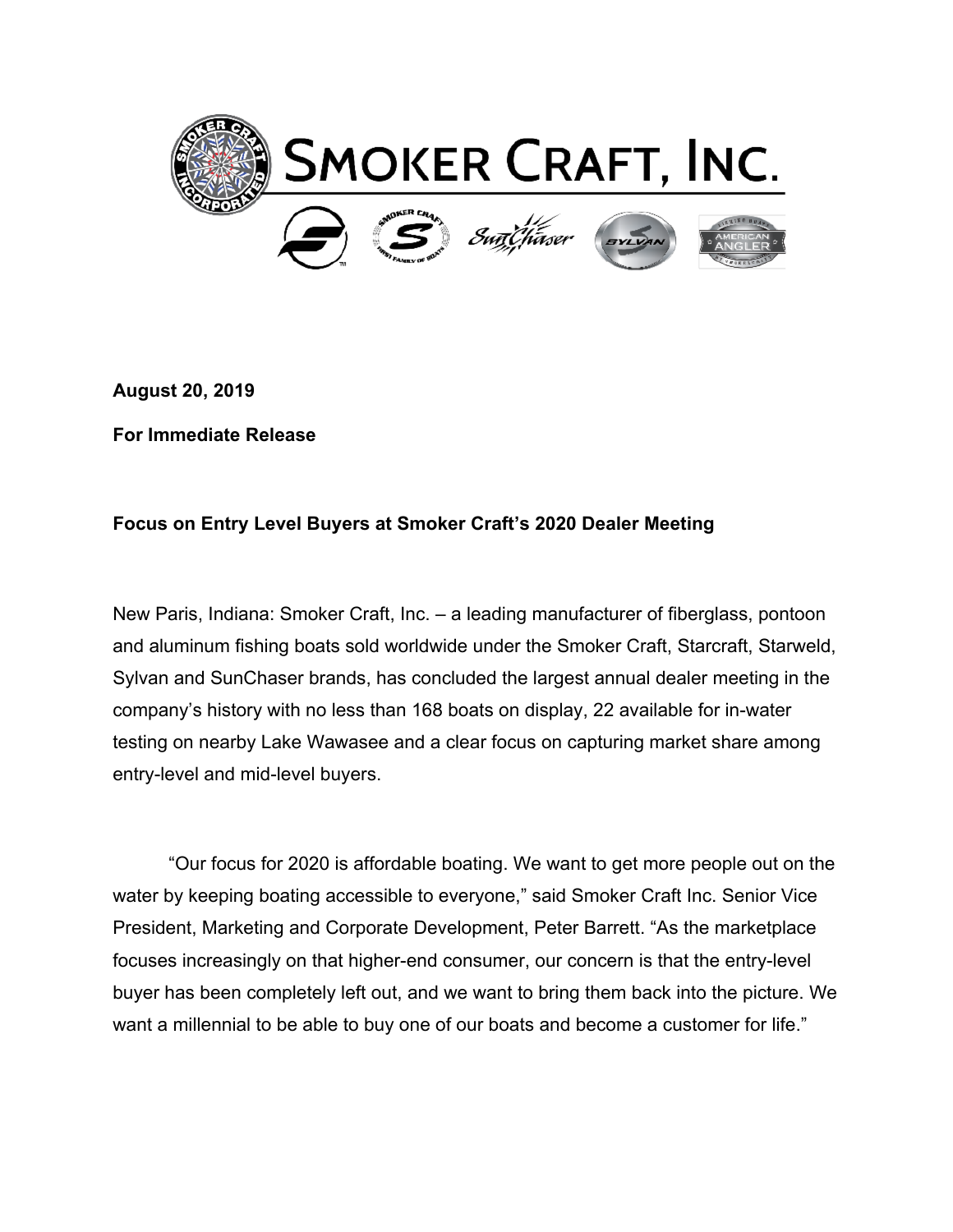Smoker Craft welcomed dealership representatives from more than a half-dozen countries to its New Paris, Indiana manufacturing complex for the company's annual dealer meeting – including 43 new dealers attending their first Smoker Craft event and nearly 20 prospect dealers drawn by the company's vast product and brand portfolio, manufacturing expertise and emphasis on dealer partnerships.

Among the new product on display and available for in-water testing was an allnew SVX fiberglass deck boat line created with the entry-level buyer in mind – a fitting introduction as the company celebrated its 60th year in the fiberglass boat business. "These are boats that have fresh, contemporary styling yet come in at an attractive price point," said Barrett. "Beyond that, they perform very well with less than maximum horsepower, allowing dealer to rig them with smaller engines to lower the overall package price and keep them as affordable as possible."

Dealers were also introduced to a new line of entry-level pontoon boats sold under the SunChaser Vista and Starcraft LX branding. With models ranging from 16 to 22 feet in length, the new boats provide an accessible entry point in the highly competitive pontoon boat market. Their ability to deliver pleasing performance with modest horsepower is expected to give the new lines appeal among boaters on smaller waterbodies, while their ability to fit inside a standard shipping container appealed to overseas dealers looking to reduce shipping costs.

New aluminum fishing boat product was also on display, including a several models in the Starcraft and Smoker Craft lineups riding on the company's all-new Vertex Performance Strake (VPS) hull design, which delivers greater stability and faster planning times while improving fuel efficiency by delivering undisturbed water to the propeller.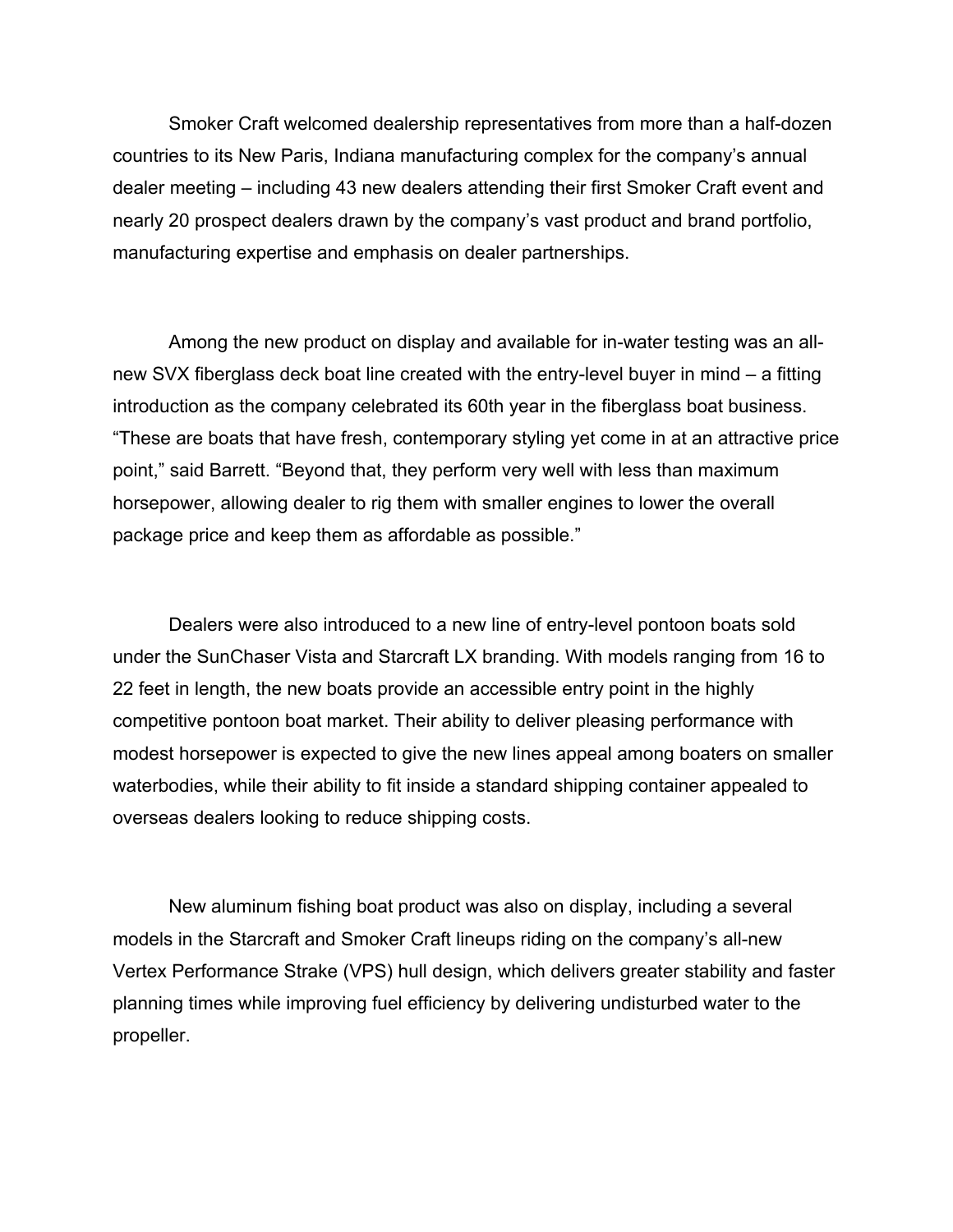During the annual business meeting Smoker Craft executives including Barrett, Smoker Craft Inc. President Doug Smoker, and Vice President of Sales, Phil Smoker, discussed the company's favorable inventory levels and its near- and mid-term business strategies in light of the current economic climate and today's dynamic trade environment. Dealers were also treated to preliminary details of the company's annual dealer rendezvous in Cabo San Lucas, Mexico, which Smoker Craft President Doug Smoker described as "a chance to get to know one another outside of business." The Cabo getaway underscores Smoker Craft Inc.'s position that its dealers are more than simple customers, but part of a growing family that has enjoyed a leadership position in the recreational boating industry since 1903.

As a family-owned and operated independent boatbuilder, Smoker Craft Inc. has been enjoying steady growth for several years, making substantial investments in upgrading its manufacturing facilities while divesting of non-core businesses such as its sale of its furniture manufacturing operation last November to Lippert Components Inc. Said Barrett, "We are focusing on what we do best, which is to build high-quality boats that families can afford."

## **About Smoker Craft Inc.:**

Owned and operated by the Schrock and Smoker families since 1903, Smoker Craft Inc. manufactures an extensive lineup of award-winning aluminum fishing boats, highperformance sport boats and next-generation pontoons that are sold through a global dealer network. For more information please visit the corporate website at www.thebestboatbrands.com.

## **Press Contact**

Peter Barrett